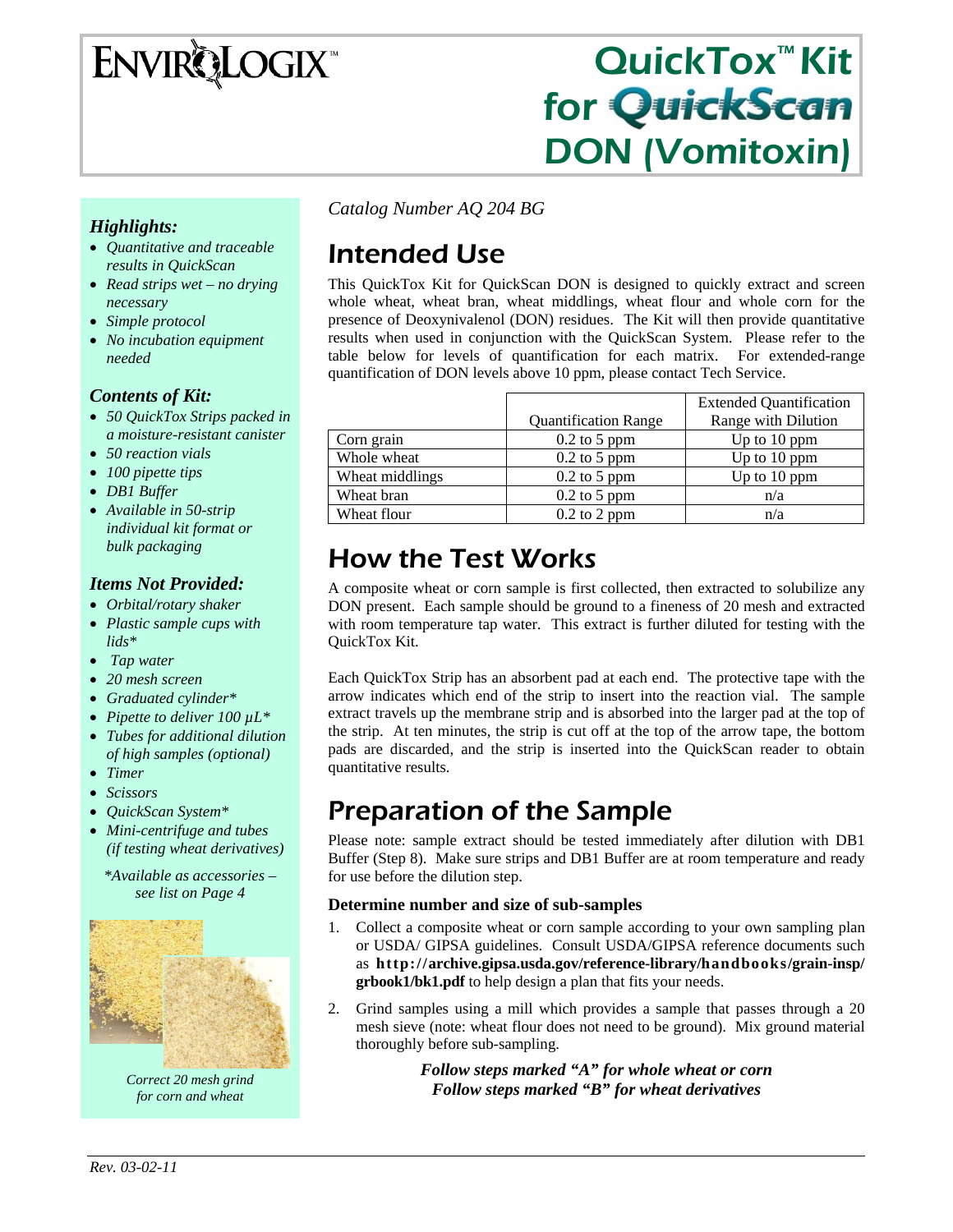#### QuickTox Kit for QuickScan DON (Vomitoxin) - Bulk Grain Page 2 of 6



*Measure tap water, add to ground sample* 



*Shake mechanically or by hand* 



*Allow to settle into layers; angling the cup to draw off extract will help avoid the top foamy layer and the lower particulate layer* 





*Remove top layer of extract to centrifuge tube and spin for 3 minutes at 2000 x* g



*Add Buffer to vial first, then add extract; mix well with pipette tip* 

#### **A. Extract whole wheat or corn sample**

- A3. Weigh 20 to 50 grams of milled sample into a disposable sample cup with lid or other suitable container and add five volumes of room temperature tap water (5 mL per gram of sample, i.e. 10 grams, add 50 mL).
- A4. Cap sample cup tightly and place on shaker (alternatively, shake vigorously by hand) for **30 seconds**. Shaker should be operated at the highest speed. Samples that are not thoroughly mixed may adversely affect test results due to incomplete extraction.
- A5. Extract will immediately begin to separate into 2 layers (a more finely ground beginning sample may take a few minutes to settle). The top (tan) layer containing the DON residues will be used in testing. In some instances a foamy layer will float above the desired top layer.
- A6. Using a calibrated pipette with a **new tip**, place 100 microliters (100 µL) DB1 Buffer into a reaction vial. Take care not to contaminate DB1 Buffer—use a new tip for each test and keep covered when not in use.
- A7. With **another new** pipette tip, remove 100  $\mu$ L from the top (tan) layer of extract, avoiding particulates. The best technique is to tip the extraction cup at a 45 degree angle, exposing the supernatant beneath the foamy layer, and avoiding particulates. Add extract to reaction vial containing DB1 Buffer.
- A8. **Mix DB1 Buffer and sample extract thoroughly** by stirring or drawing the liquids up and down in the pipette tip until the mixture is uniformly light tan.

**NOTE:** Samples that are not thoroughly mixed and/or accurately pipetted will adversely affect test results. **Avoid foam and particulates during pipetting, and ensure that the pipette tip does not become clogged with particulate**. After diluting the sample, the final volume in the reaction vial should be 200 µL. Do not reuse diluted samples. Use a new reaction vial for each sample. Use two pipette tips (one for DB1 Buffer, one for extract) for each sample.

#### **For testing whole wheat or whole corn samples at levels greater than 5 ppm (up to 10 ppm):**

If after running and reading the test, the initial result is greater than 5 ppm  $\left\langle \cdot \right\rangle$  5 ppm" on QuickScan), and further knowledge about the level of contamination is desired, samples can be retested by further dilution of the sample extract.

- In a separate tube (not provided), combine one part of room temperature tap water with one part extract from the top layer of the original extraction (measure carefully). **Mix well**.
- b. Using a calibrated pipette with a **new tip**, place 100 µL DB1 Buffer into a reaction vial.
- c. With a fresh pipette tip, add 100 µL of the newly diluted extract to the reaction vial containing DB1 Buffer. Mix thoroughly. Because the extract is diluted two-fold, its addition to the buffer may not turn the mixture tan.
- d. Follow the instructions under How to Run. Choose 1:2 under the dilution tab on QuickScan Results Screen—the System will calculate and record the DON level in diluted samples.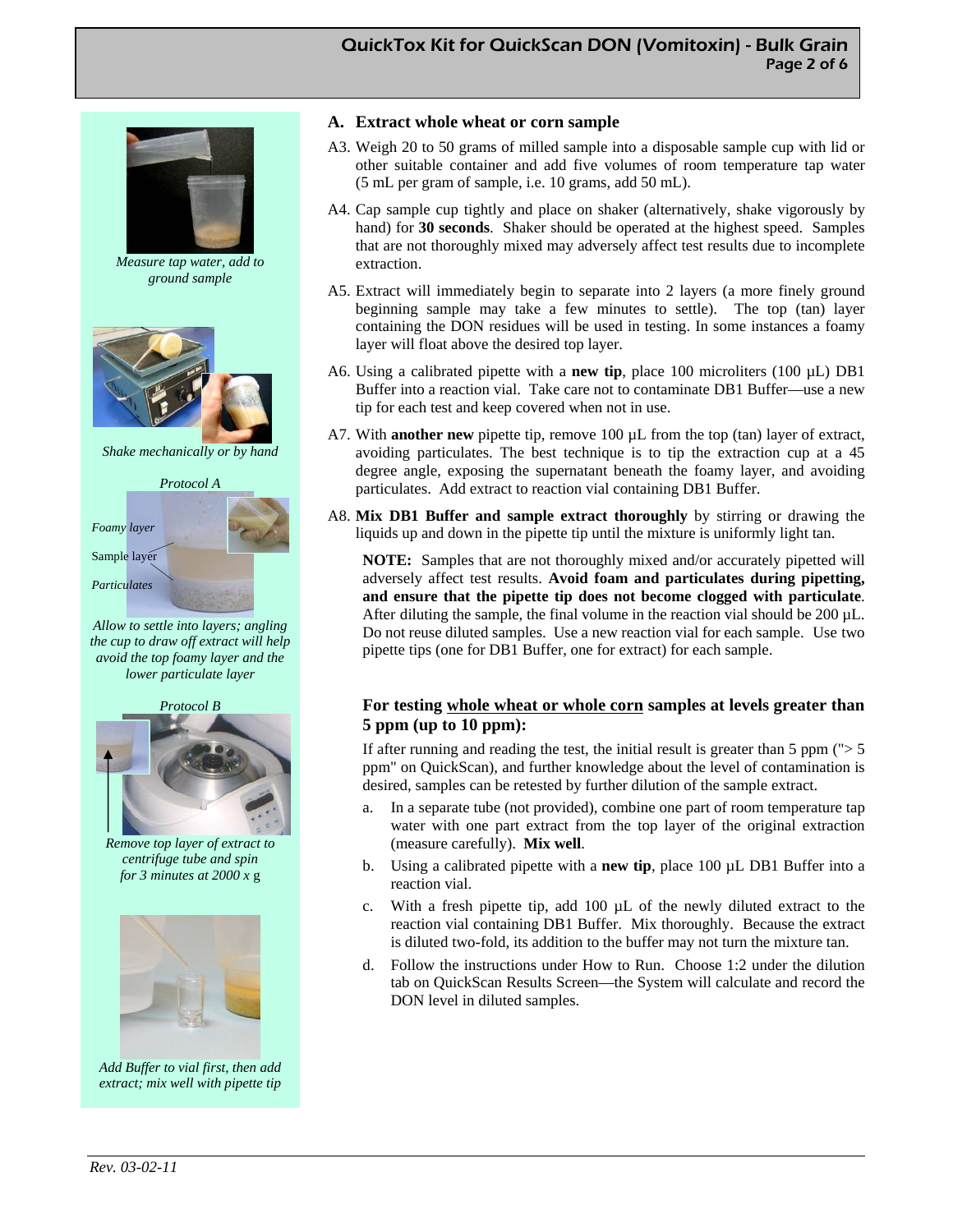#### QuickTox Kit for QuickScan DON (Vomitoxin) - Bulk Grain Page 3 of 6



*Place strip in vial Wait 10 minutes for results* 



*Cut strip and place in QuickScan reader immediately —no drying step!* 



*Place strip in QuickScan carrier* 

#### **B. Extract wheat bran, wheat middlings, wheat flour**

- B3. Weigh 20 to 50 grams of milled sample into a disposable sample cup with lid or other suitable container and add five volumes of room temperature tap water (5 mL per gram of sample, i.e. 10 grams, add 50 mL).
- B4. Cap sample cup tightly and place on shaker (alternatively, shake vigorously by hand) for **60 seconds**. Shaker should be operated at the highest speed. Samples that are not thoroughly mixed may adversely affect test results due to incomplete extraction.
- B5. Extract will immediately begin to separate into 2 layers (a more finely ground beginning sample may take a few minutes to settle). Remove about 1 mL of the top layer and centrifuge it for 3 minutes at 2000 x *g* (not RPM). Consult centrifuge manual for *g* force calculation, and follow manufacturer's instructions for operation and balancing.
- B6. Using a calibrated pipette with a **new tip**, place 100 microliters (100 µL) DB1 Buffer into a reaction vial. Take care not to contaminate DB1 Buffer—use a new tip for each test and keep covered when not in use.
- B7. With **another new** pipette tip, remove 100  $\mu$ L from the centrifuged extract, avoiding particulates. Add extract to reaction vial containing DB1 Buffer.
- B8. **Mix DB1 Buffer and sample extract thoroughly** by stirring or drawing the liquids up and down in the pipette tip.

**NOTE:** Samples that are not thoroughly mixed and/or accurately pipetted will adversely affect test results. **Avoid foam and particulates during pipetting, and ensure that the pipette tip does not become clogged with particulate**. After diluting the sample, the final volume in the reaction vial should be 200 µL. Do not reuse diluted samples. Use a new reaction vial for each sample. Use two pipette tips (one for DB1 Buffer, one for extract) for each sample.

#### **For testing wheat middling samples at levels greater than 5 ppm (up to 10 ppm):**

#### *Note: extended quantification not available for bran or flour samples.*

If after running and reading the test, the initial result is greater than 5 ppm  $\left\langle \cdot \right\rangle$  5 ppm" on QuickScan), and further knowledge about the level of contamination is desired, samples can be retested by further dilution of the sample extract.

- a. In a separate tube (not provided), combine one part of room temperature tap water with one part centrifuged extract from the top layer of the original extraction (measure carefully). **Mix well**.
- b. Using a calibrated pipette with a **new tip**, place 100 µL DB1 Buffer into a reaction vial.
- c. With a fresh pipette tip, add 100 µL of the newly diluted extract to the reaction vial containing DB1 Buffer. Mix thoroughly.
- d. Follow the instructions under How to Run. Choose 1:2 under the dilution tab on QuickScan Results Screen—the System will calculate and record the DON level in diluted samples.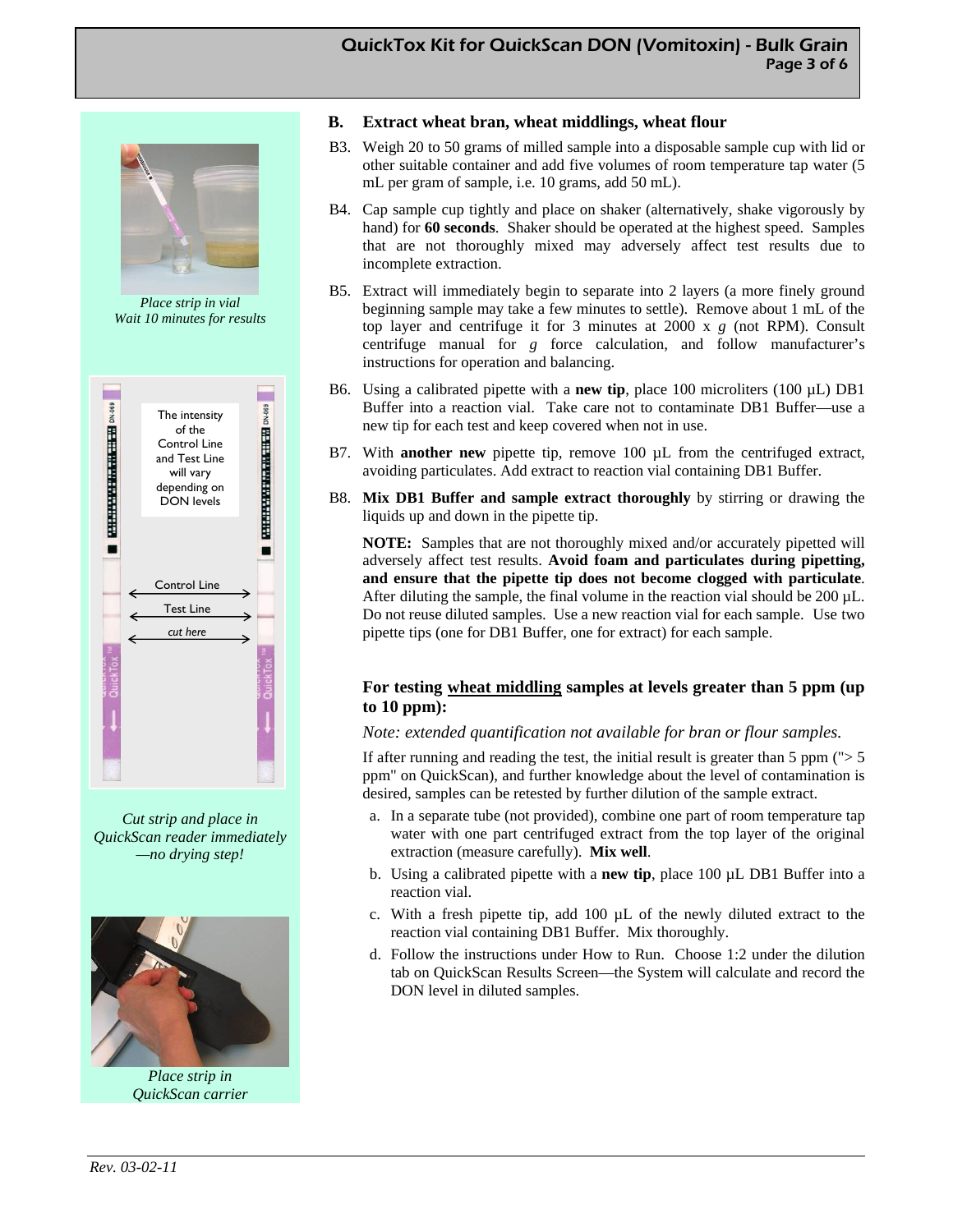

### How to Run the QuickTox Strip Test

- 1. Allow refrigerated canisters to come to room temperature before opening. Remove the QuickTox Strips to be used. Avoid bending the strips. Reseal the canister immediately.
- 2. Place the strip into the reaction vial containing the DB1 Buffer and sample extract. The arrow tape on the end of the strip should point into the reaction vial.
- 3. The sample extract will travel up the strip (flow may not be visible immediately—this is expected and normal). Reaction vials will stand on their own.
- 4. Allow the strip to develop for **10** minutes. Immediately cut off and discard the bottom section of the strip covered by the arrow tape. Insert strip into the QuickScan reader for quantitation.

### Use of the QuickScan System

Detailed instructions for use of the QuickScan system are supplied with each unit, and can also be found at www.envirologix.com/quickscan.

In summary, a strip is inserted face down in the carrier with the barcoded end closest to the handle. The carrier is inserted into the reader and the strips are read by touching or clicking on the "Read Test" area of the screen. Results are then recorded in an electronic worksheet, allowing each user to report and track data easily.

Results are reported in the range of 0.2 to 5 ppm. Results less than 0.2 ppm are reported as "<LOD" (less than Limit of Detection) and results greater than 5 ppm are reported as "> 5 ppm." If quantification is desired above 5 ppm, a further dilution of the sample extract can be performed for most matrices (see "For testing samples at levels greater than 5 ppm" above). For quantification of DON levels above 10 ppm, please contact Tech Service (1-866-408-4597 or 1-207-797-0300).

### Kit Storage

This QuickTox Kit should be stored refrigerated. Note the shelf life on the kit box. Prolonged exposure to high temperatures may adversely affect the test results. Do not open the desiccated canister until ready to use the strips.

### Cross-reactivity

The following mycotoxins have been tested with this kit and no false positive results occurred at the 100 ppm level.

- Aflatoxin B1
- Fumonisin  $B_1$
- Ochratoxin A
- Zearalenone

### Precautions and Notes

- This product is currently not applicable for use in testing any other grains.
- As with all screening tests, it is recommended that results be confirmed by an alternative method when necessary.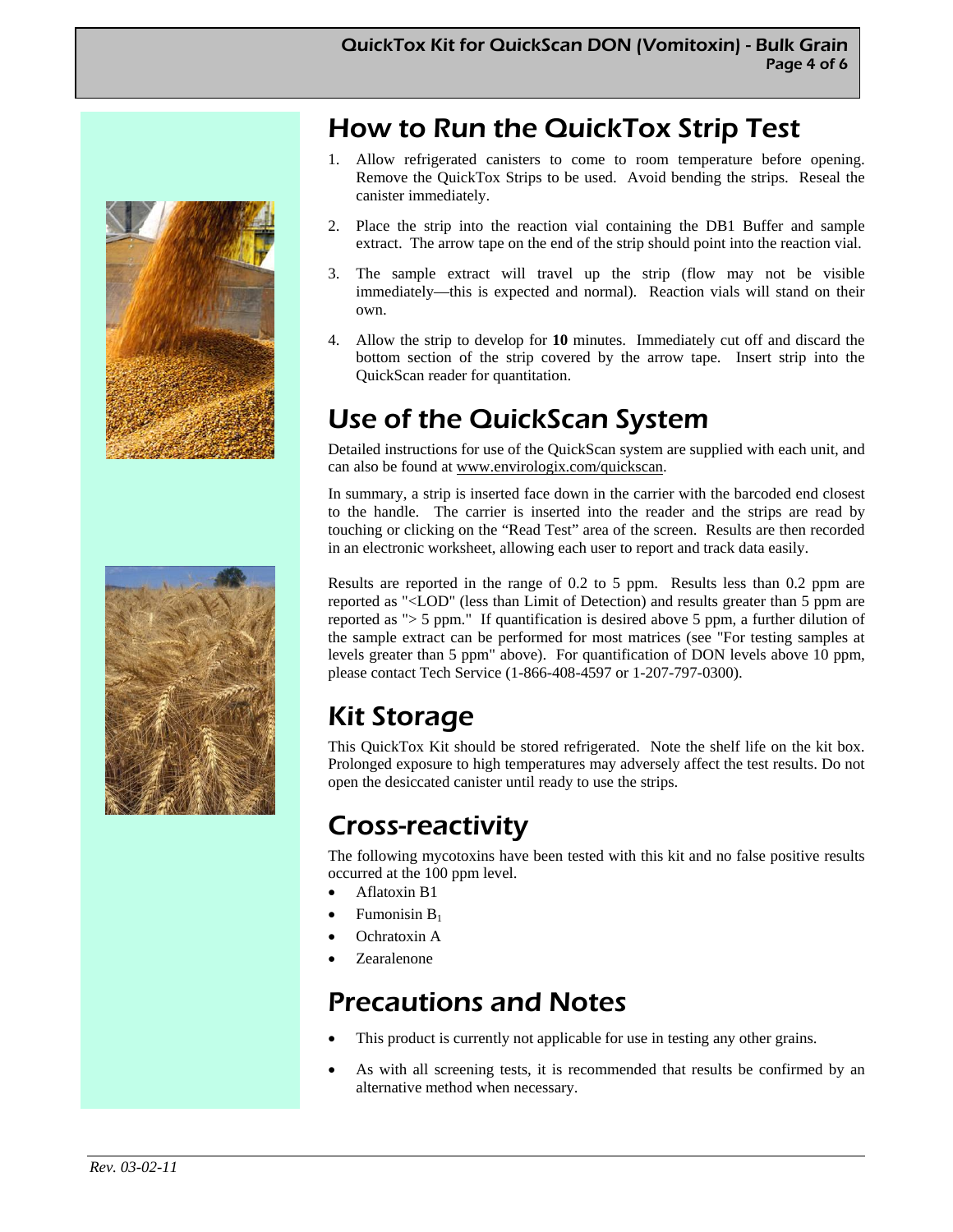#### QuickTox Kit for QuickScan DON (Vomitoxin) - Bulk Grain Page 5 of 6







- The assay has been optimized for use with the protocol provided in the kit. Deviation from this protocol may invalidate the results of the test. Proper and thorough mixing, along with accurate pipetting, are essential to accurate results.
- The results generated through the proper use of this diagnostic tool reflect the condition of the working sample directly tested. Extrapolation as to the condition of the originating lot, from which the working sample was derived, should be based on sound sampling procedures and statistical calculations which address random sampling effects, non-random seed lot sampling effects and assay system uncertainty. A negative result obtained when properly testing the working sample does not necessarily mean the originating lot is entirely negative for the analyte or protein in question.
- Strips must be read wet promptly at ten minutes.
- Protect all components from hot or cold extremes of temperature when not in use. Do not leave in direct sunlight or in vehicle.
- For convenience, accessories and solvent can be ordered from EnviroLogix (see list, below).

### Accessories:

Available through EnviroLogix: *Catalog #* 

- QuickScan™ System ACC 131
- Negative Ground Wheat Sample CON 012
- Positive Ground Wheat Sample CON 112
- 
- Sample cups with lids  $\text{ACC } 012-50$  (50/package) Graduated cylinder ACC 023 (50 mL)
- MiniPet pipette ACC 041 (one/location free)





*Rev. 03-02-11*